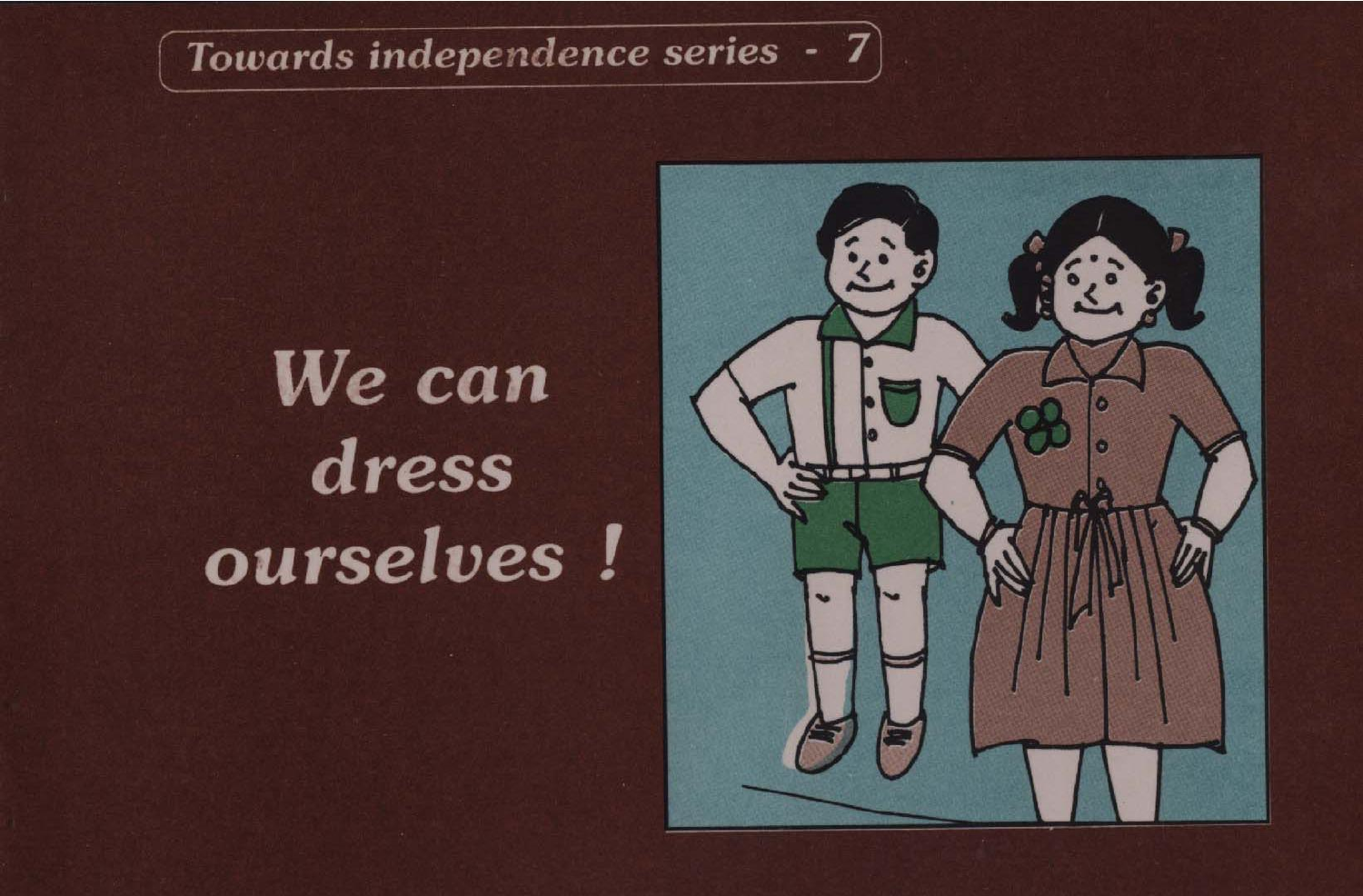# We Can Dress Ourselves!

 $\mathbf{A}$  .

Towards independence series - 7

(Funded by UNICEF)

### National Institute for the Mentally Handicapped

(Ministry of Welfare, Govt. of India) Manovikas Nagar, Secunderabad 500 009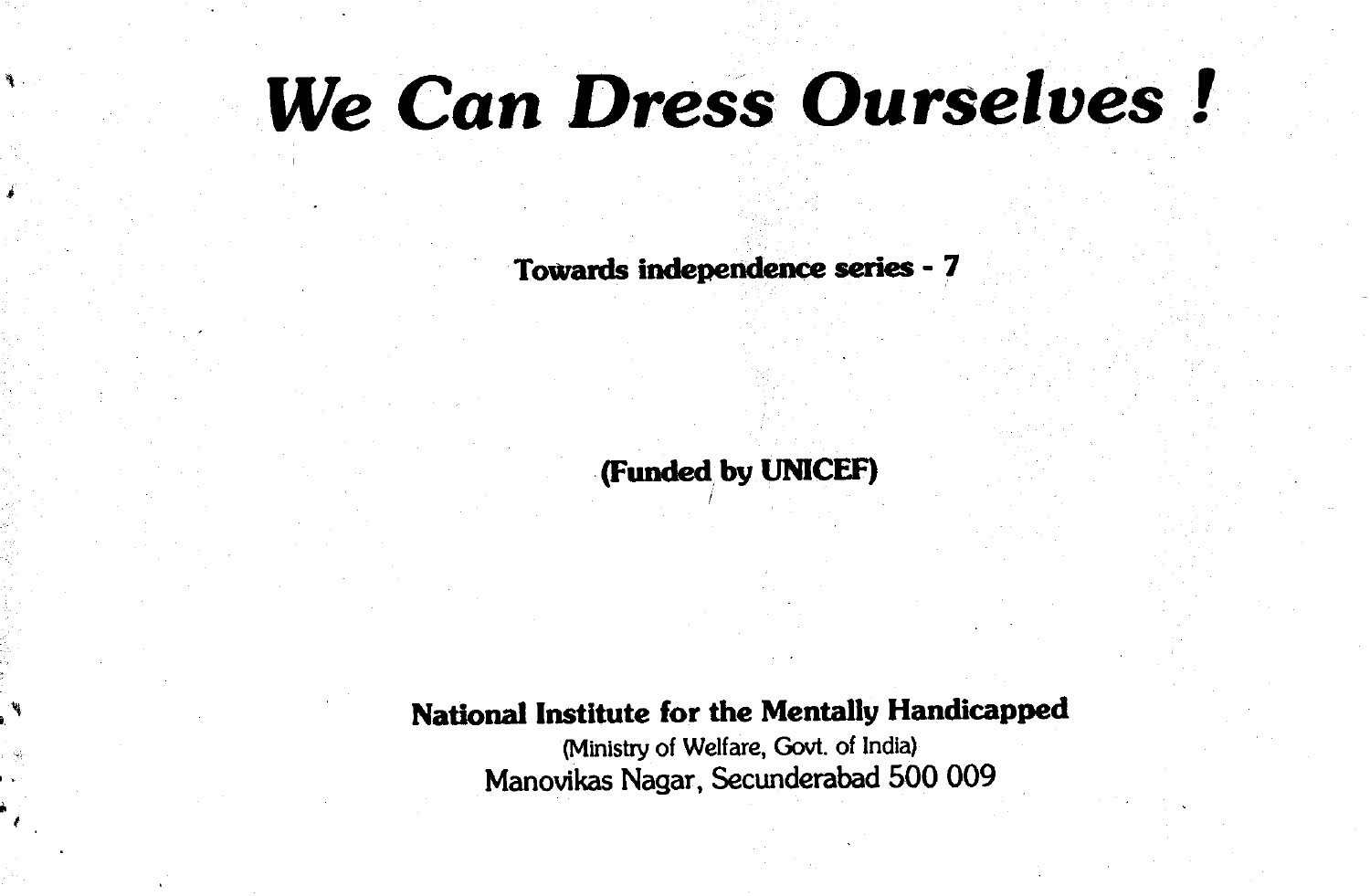Copyright © National Institute for the Mentally Handicapped, 1990 All rights reserved.

Artist : K. Nageswar Rao Printed by : G A Graphics, Hyd - 4, Ph : 312202 & 226681.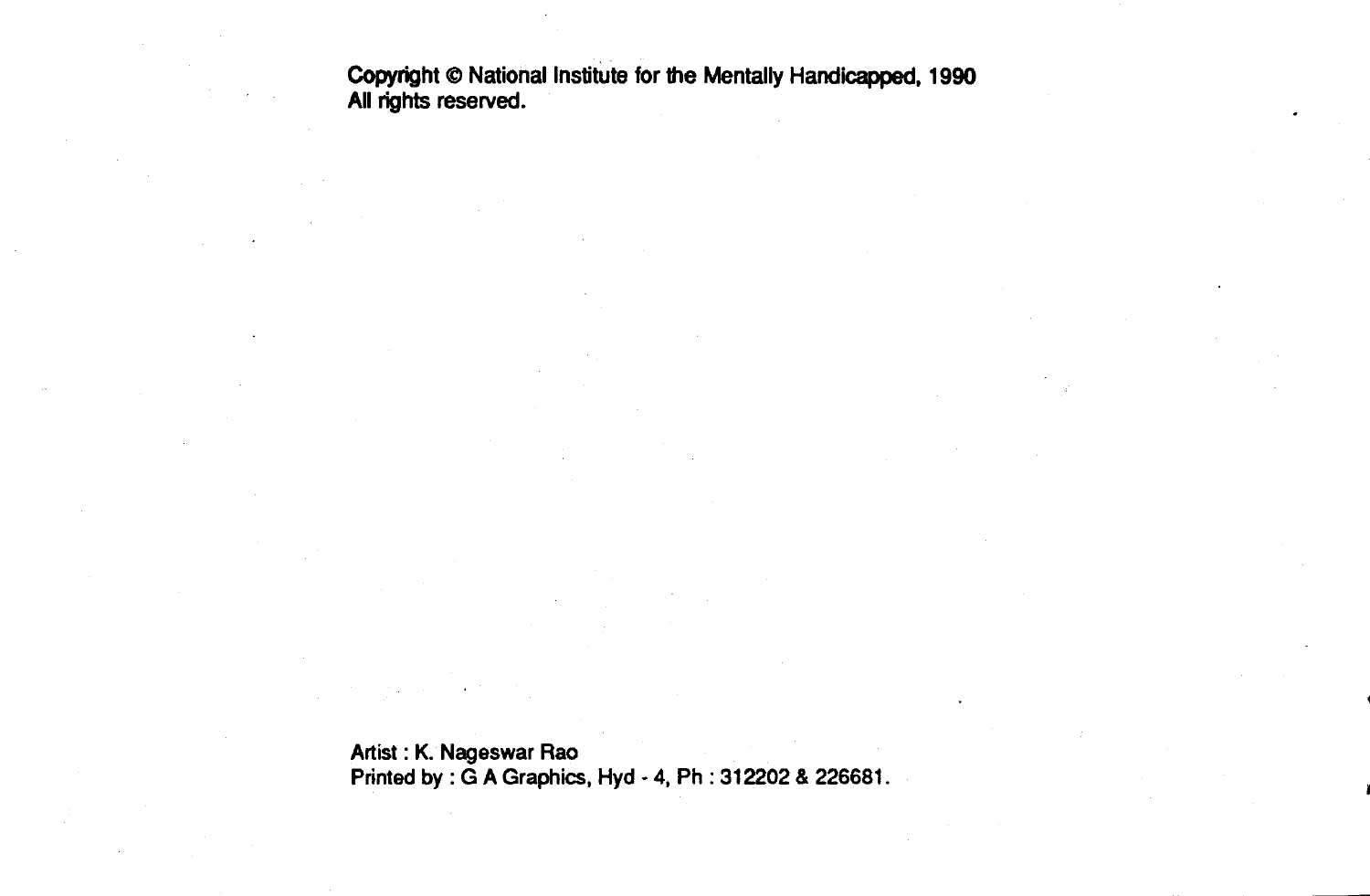Appearance is important for social acceptance. How a persôñ appears, depends on his ability to dress.

A child who is slow in development, may be slow in learning dressing skills too.

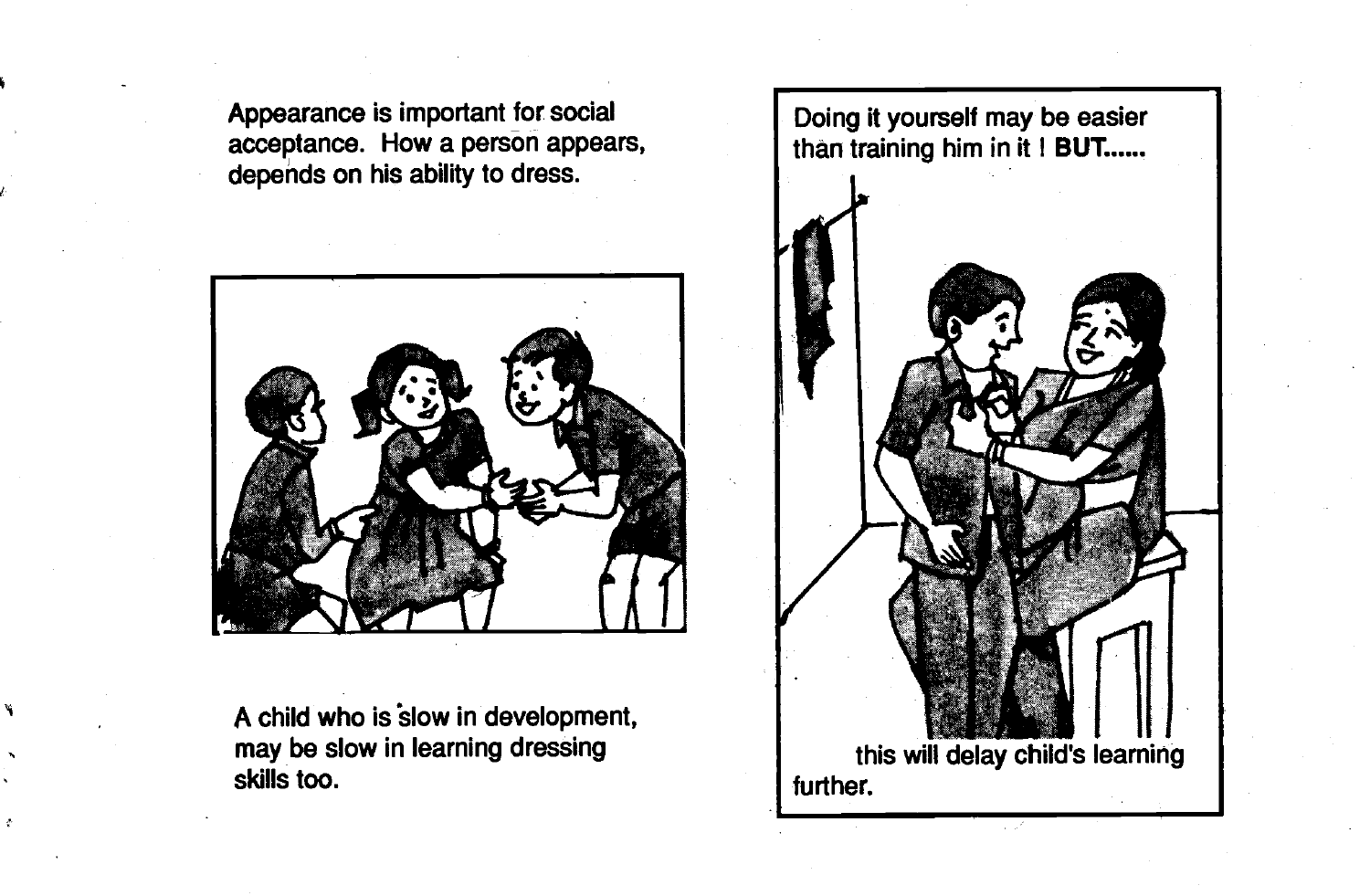### Training in dressing....

\* makes the child more independent in daily living.

\* gives the child a sense of satisfaction and pride.

 $*$  reduces the workload of the caretaker.



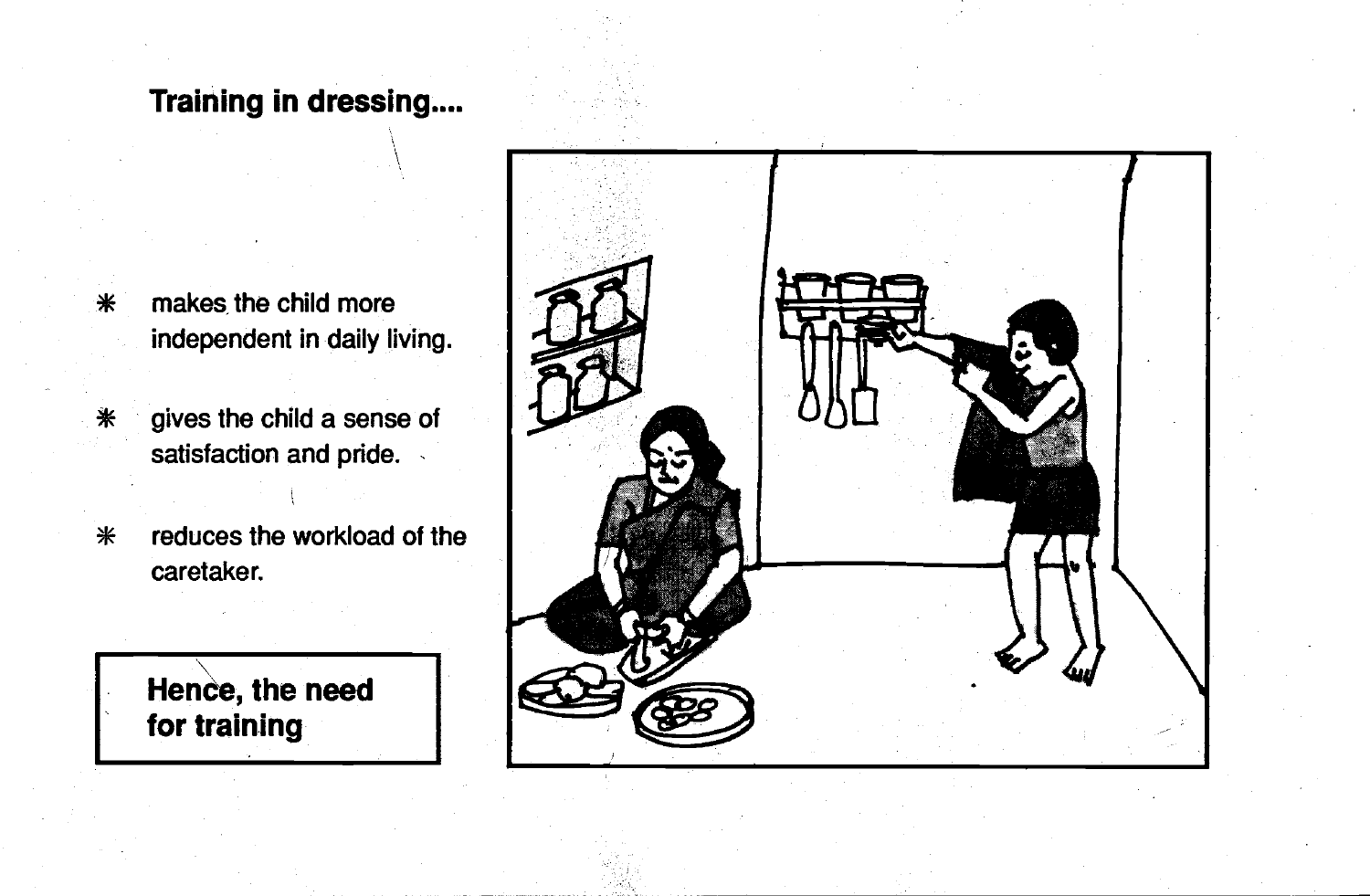**GUIDELINES** 

Teach dressing and undressing at appropriate times....



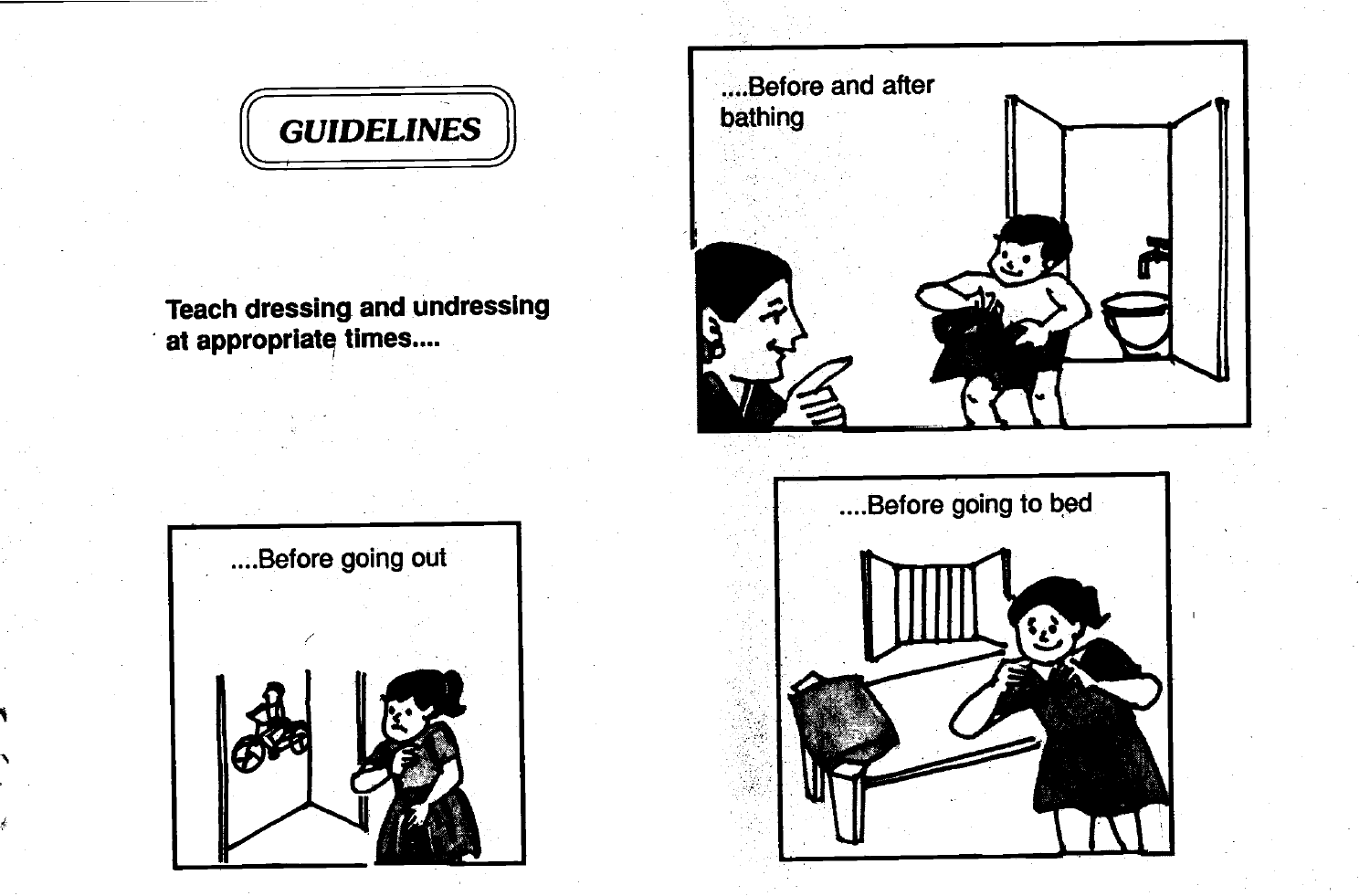

Teach the child to move his hands and legs as per your directions.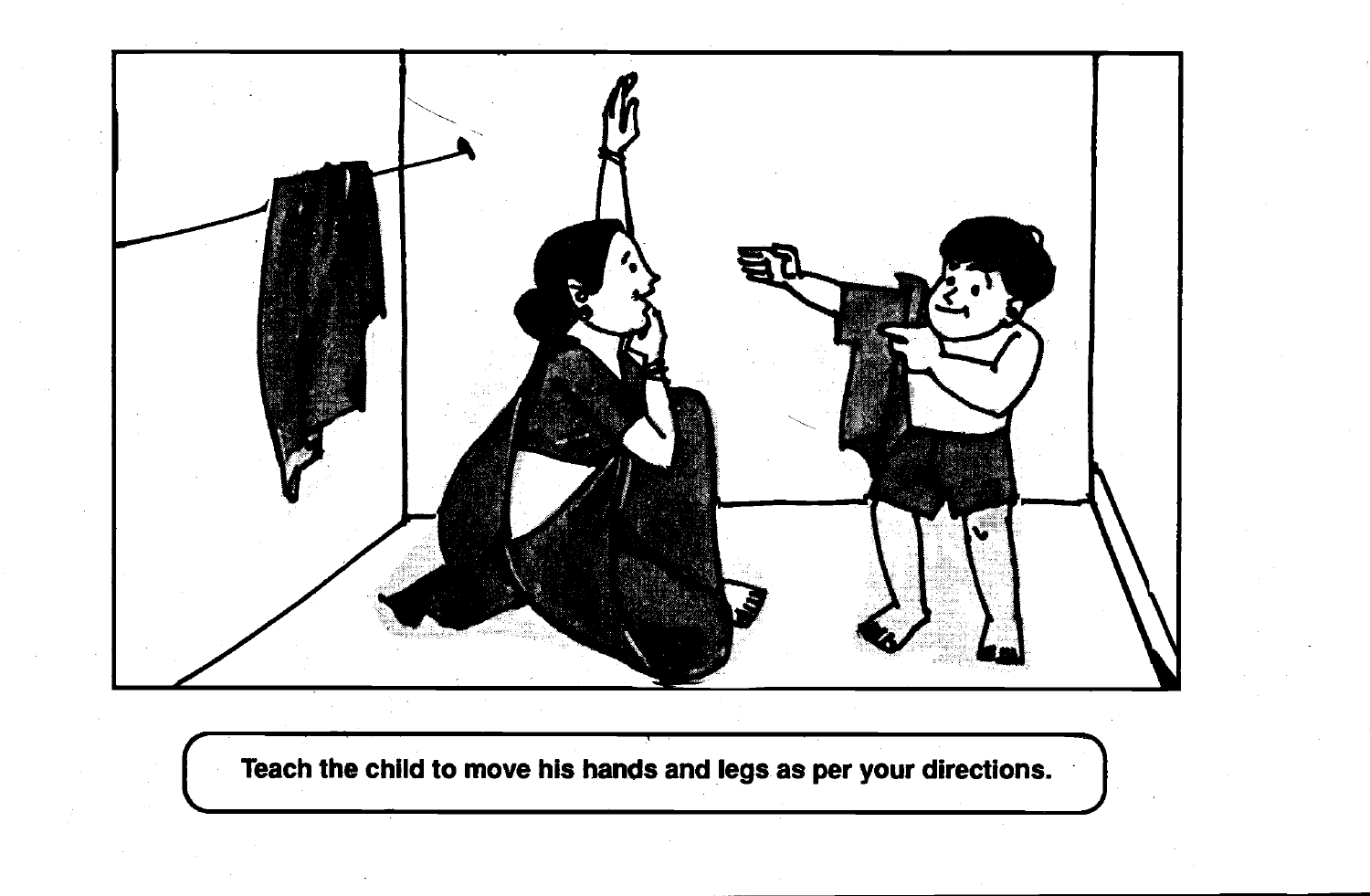Get the child's cooperation, while dressing .....

.... by holding the arm hole/leg hole of the garment close to the child's body, and encouraging her to push her hand/leg through the hole.

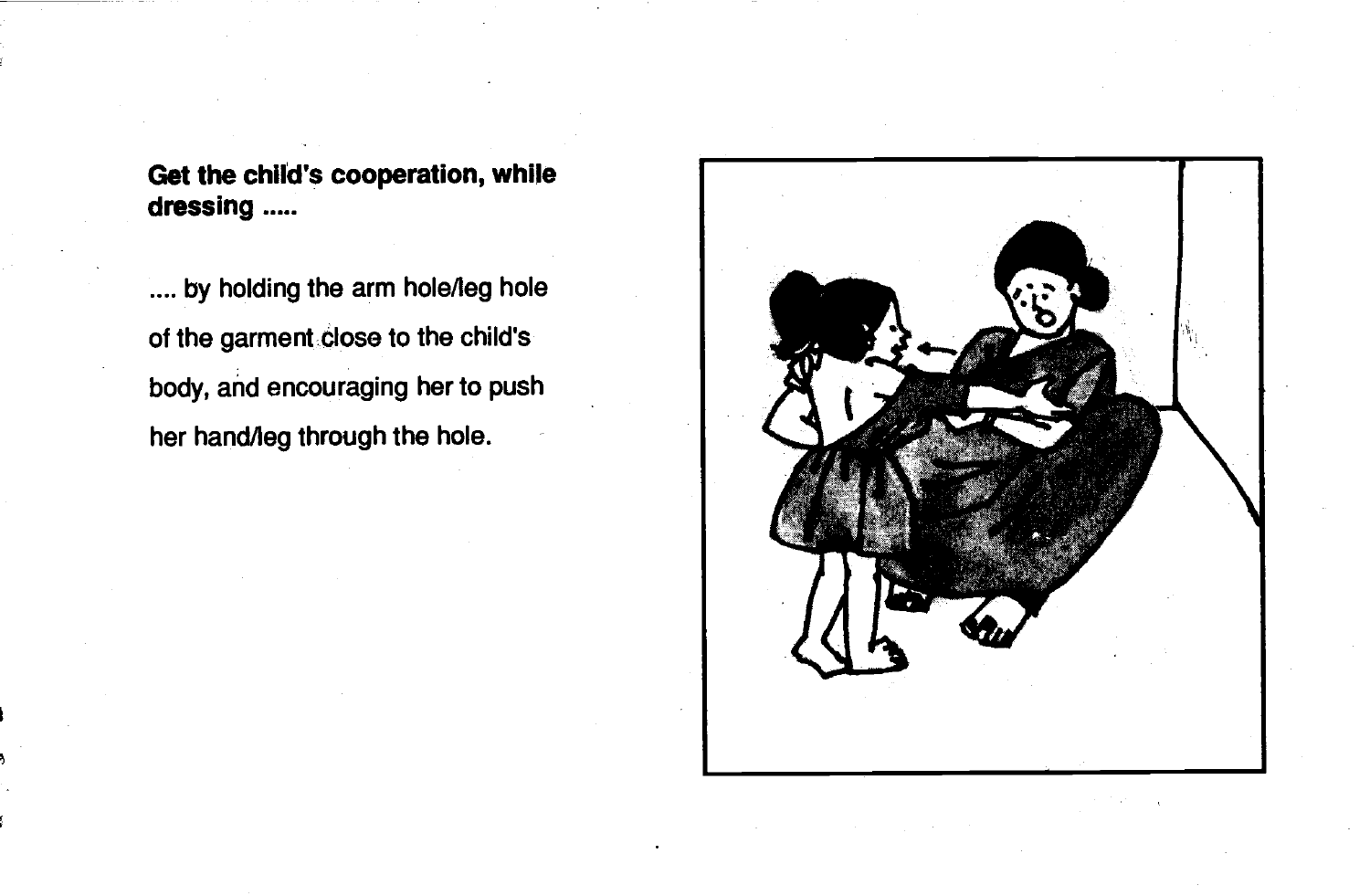

Undressing is easier than dressing

Unbuttoning is easier than buttoning

Learning proceeds from simple to complex !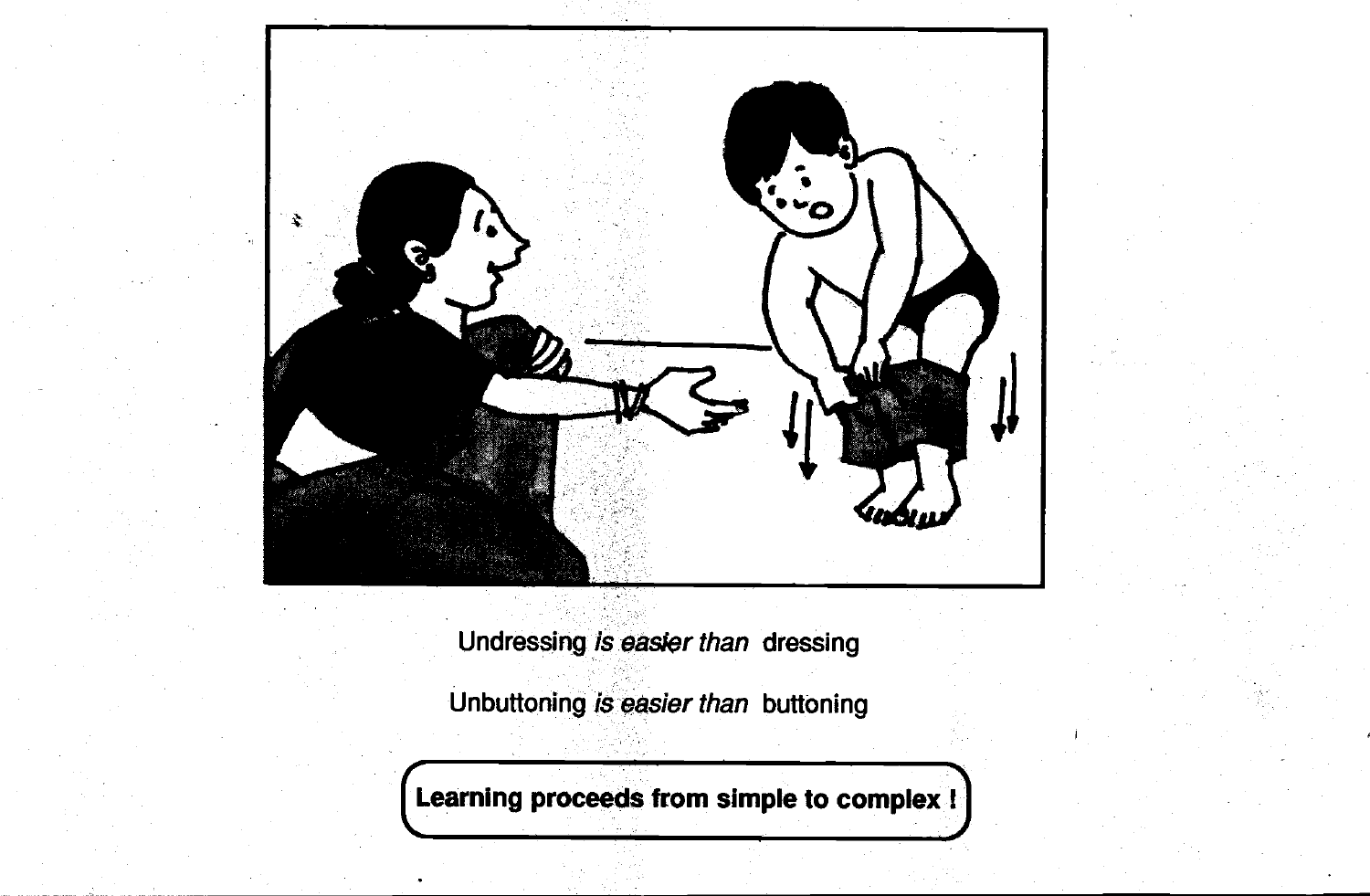While teaching removing or wearing clothes; manipulate the fasteners yourself.

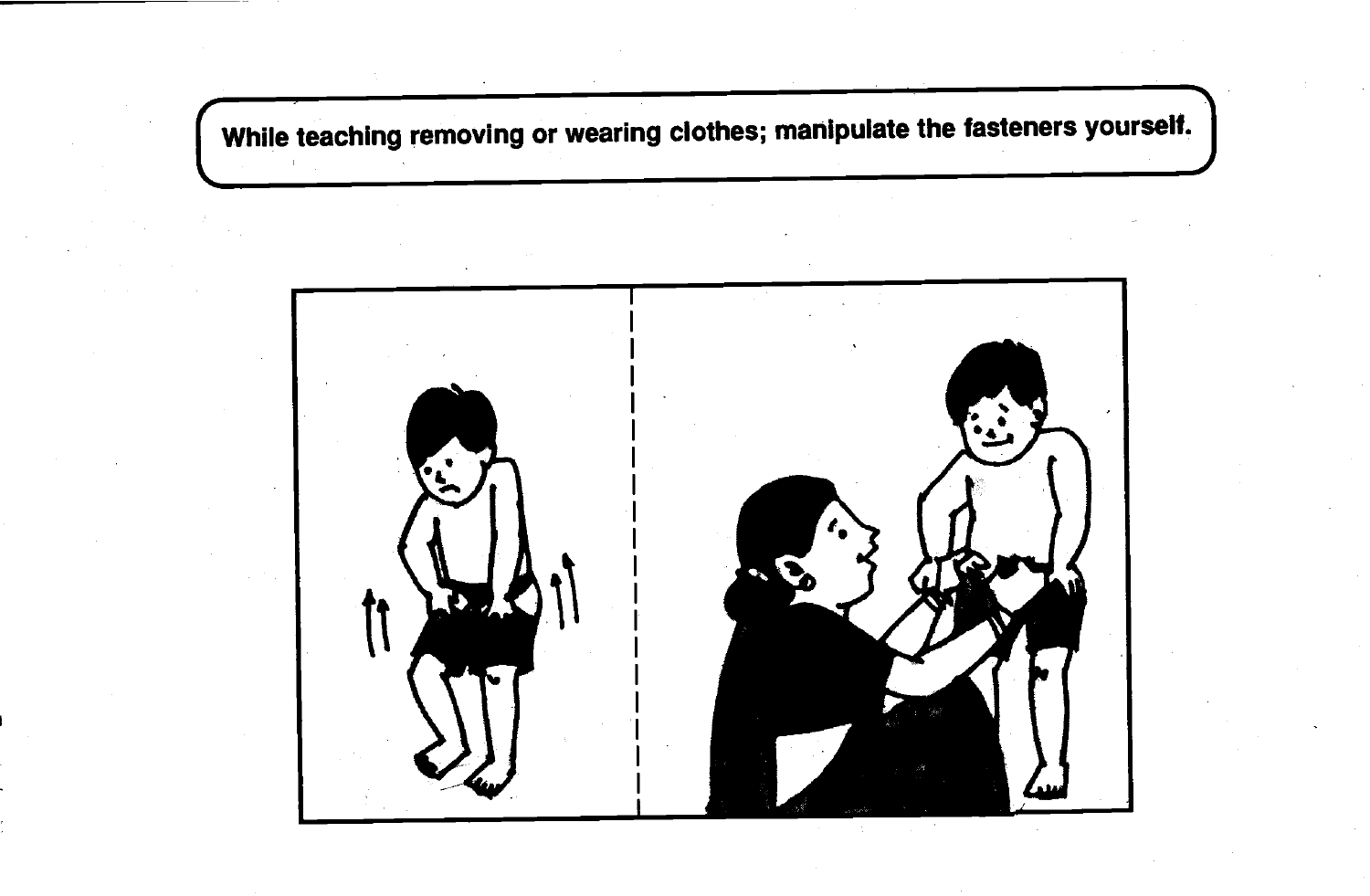Fasteners are the devices used to close openings of the garment and hold the garment in position, when worn.

Common types of fasteners are:

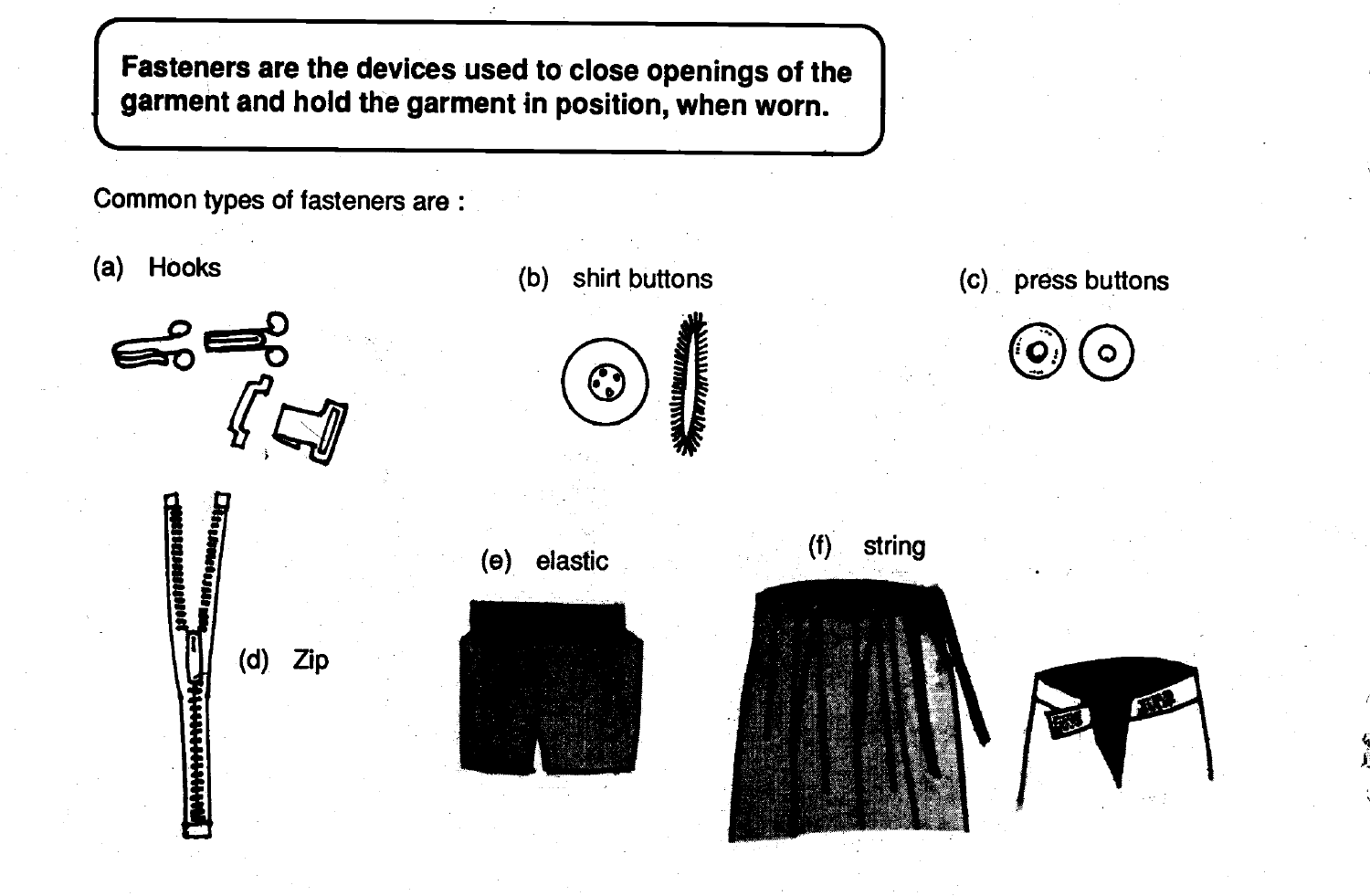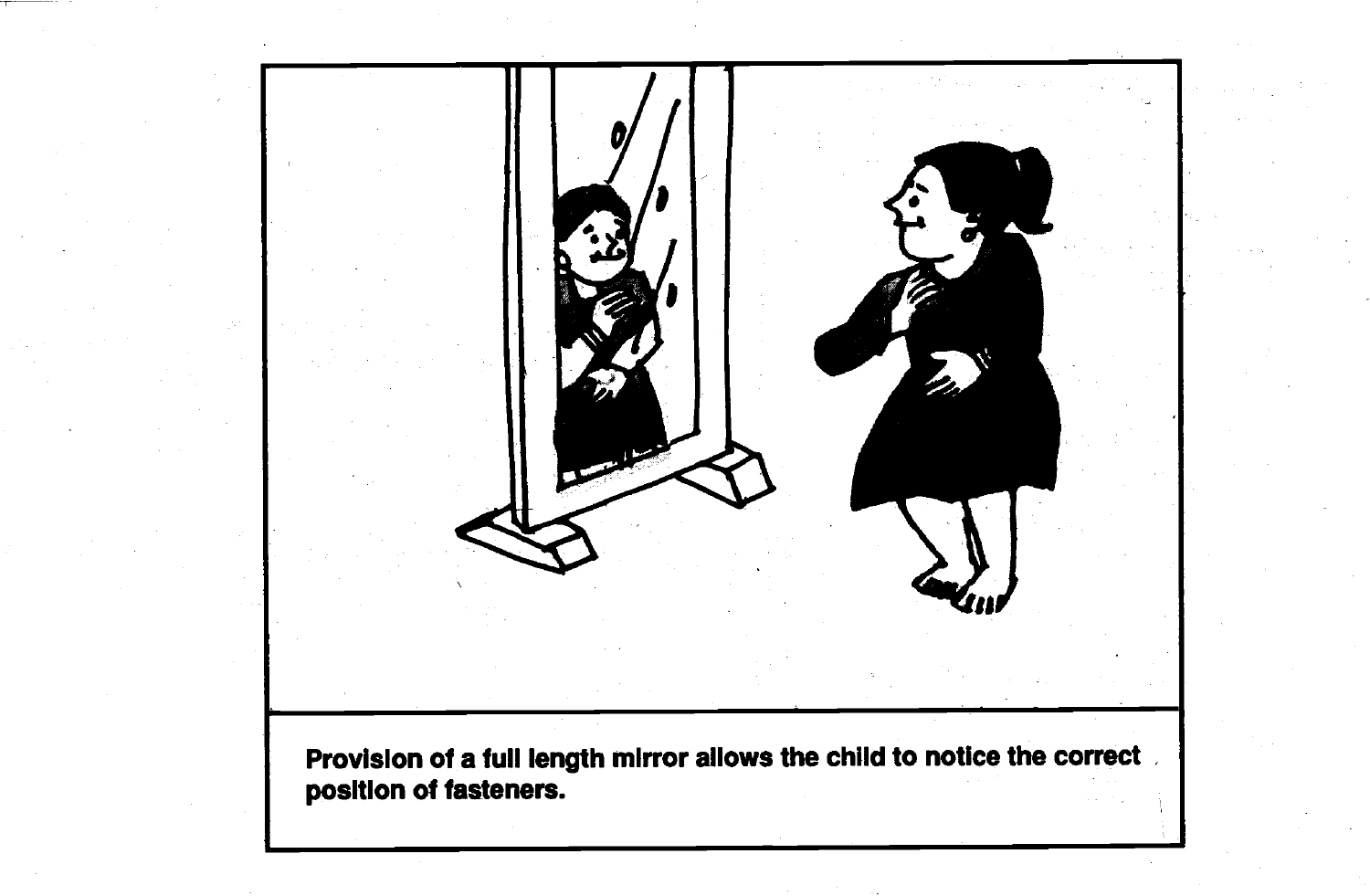Divide each task into small steps.

Examples:

### **Unbuttoning**

1. Pushes button last one fourth of the way through hole.

-

357

- 2. Pushes button last one half of the way through hole.
- 3. Pushes button last three fourths of the way through hole.
- 4. Tips button toward hole.
- 5. Grasps edge of shirt with thumb and index finger of one hand.
- 6. Grasps button with thumb and index finger of other hand.
- 7. Pushes button through hole.

### **Buttoning**

- 1. Pushes button last ohe halt way through hole.
- 2. Inserts button in button hole.
- Grasps edge of shirt. 3.
- Grasps button with thumb and 4. index finger.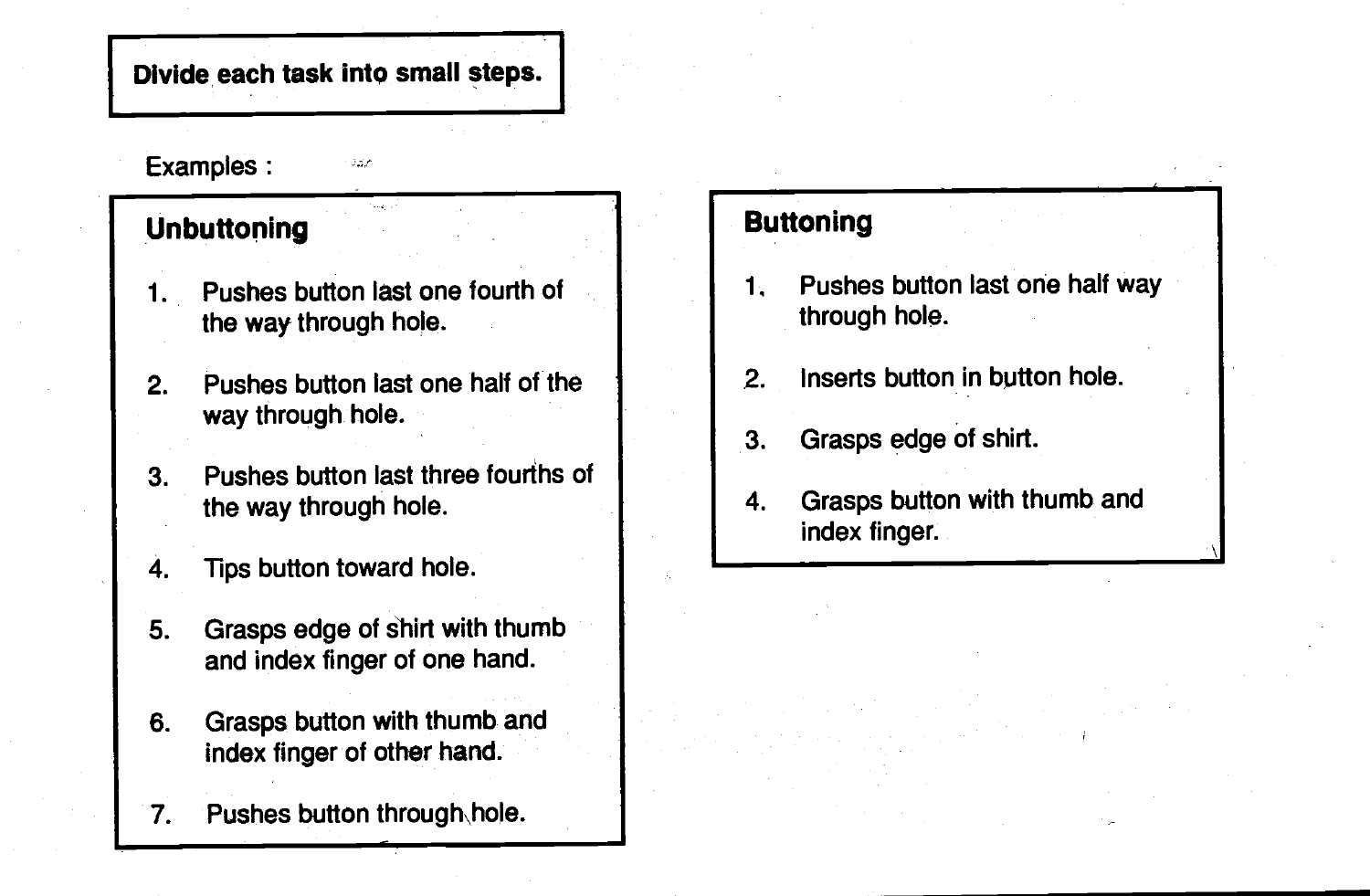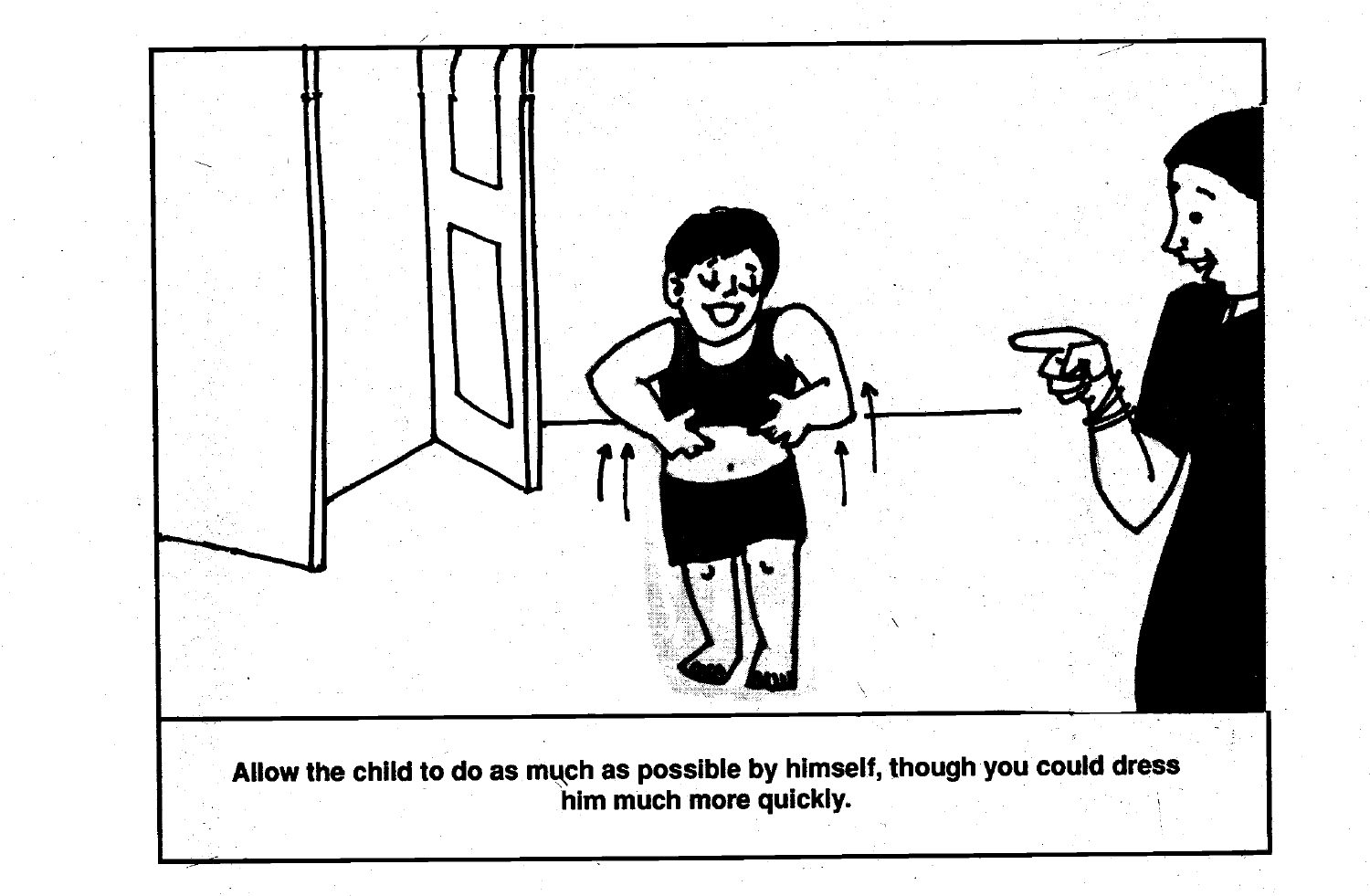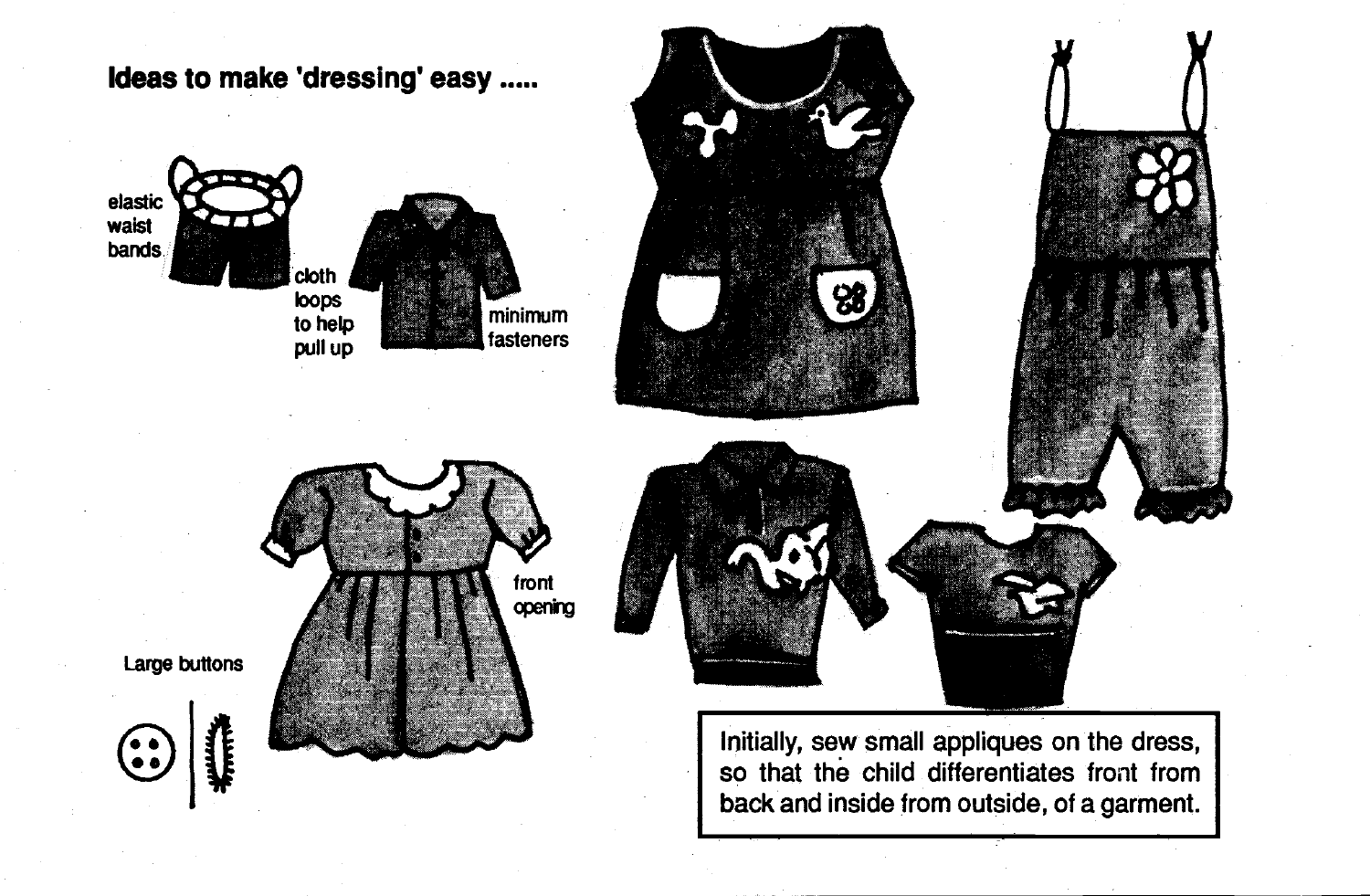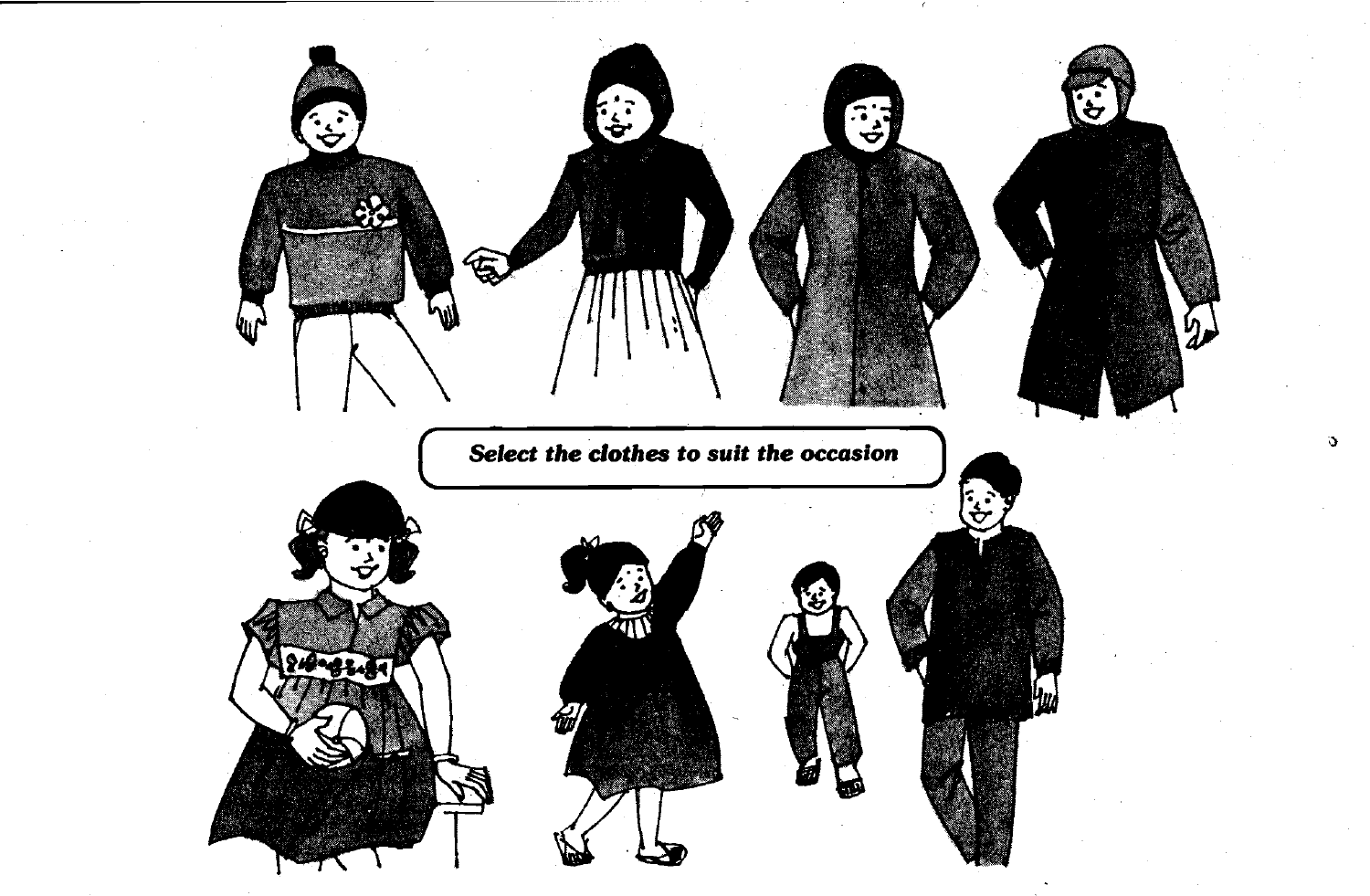**Familiarise the child with** different clothes that are to be worn during different occasions.

Weddings/parties - best clothes.

Gardening - old clothes.

Summer - thin clothes.

Winter - warm clothes.

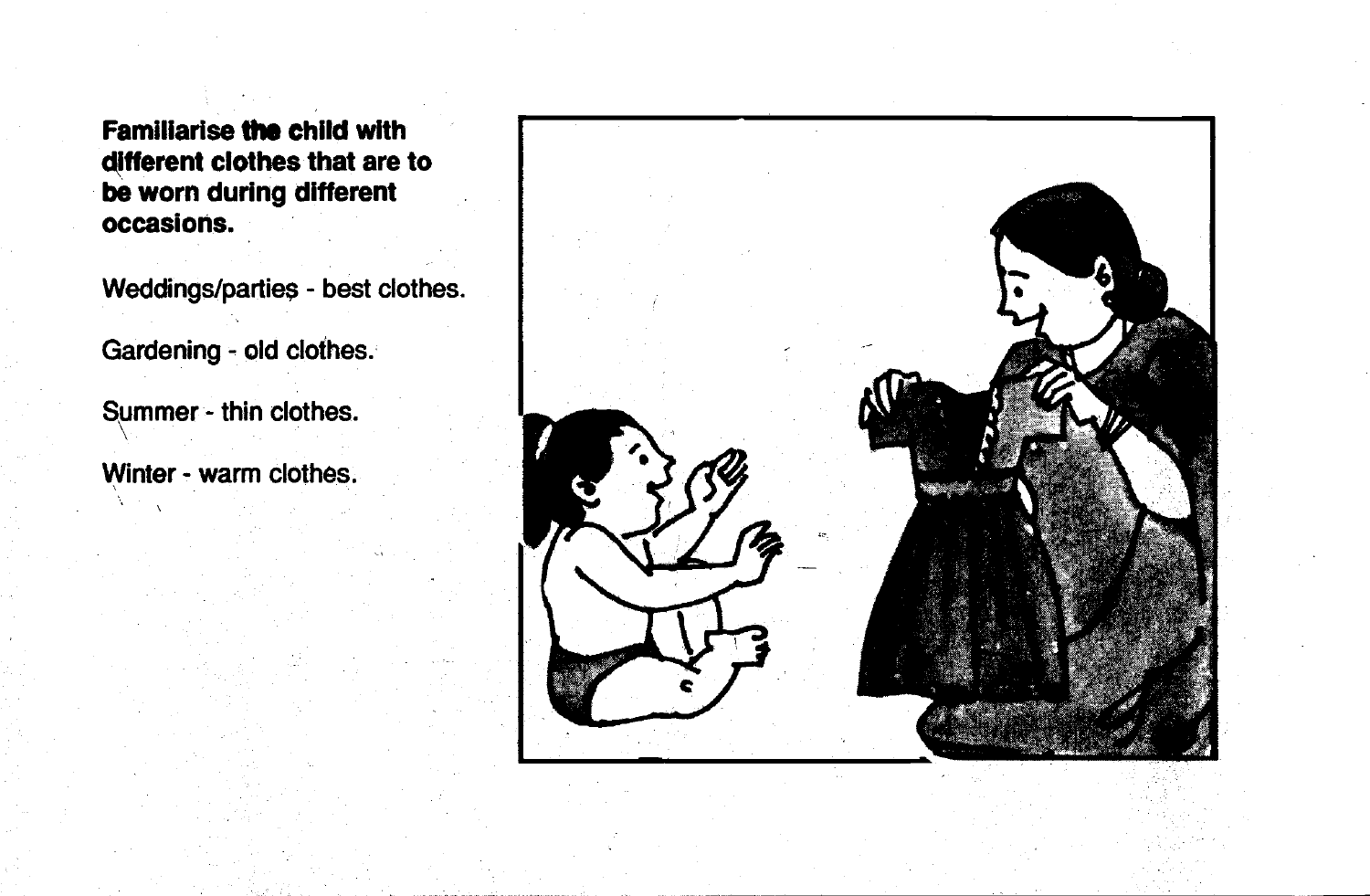Follow three steps in training

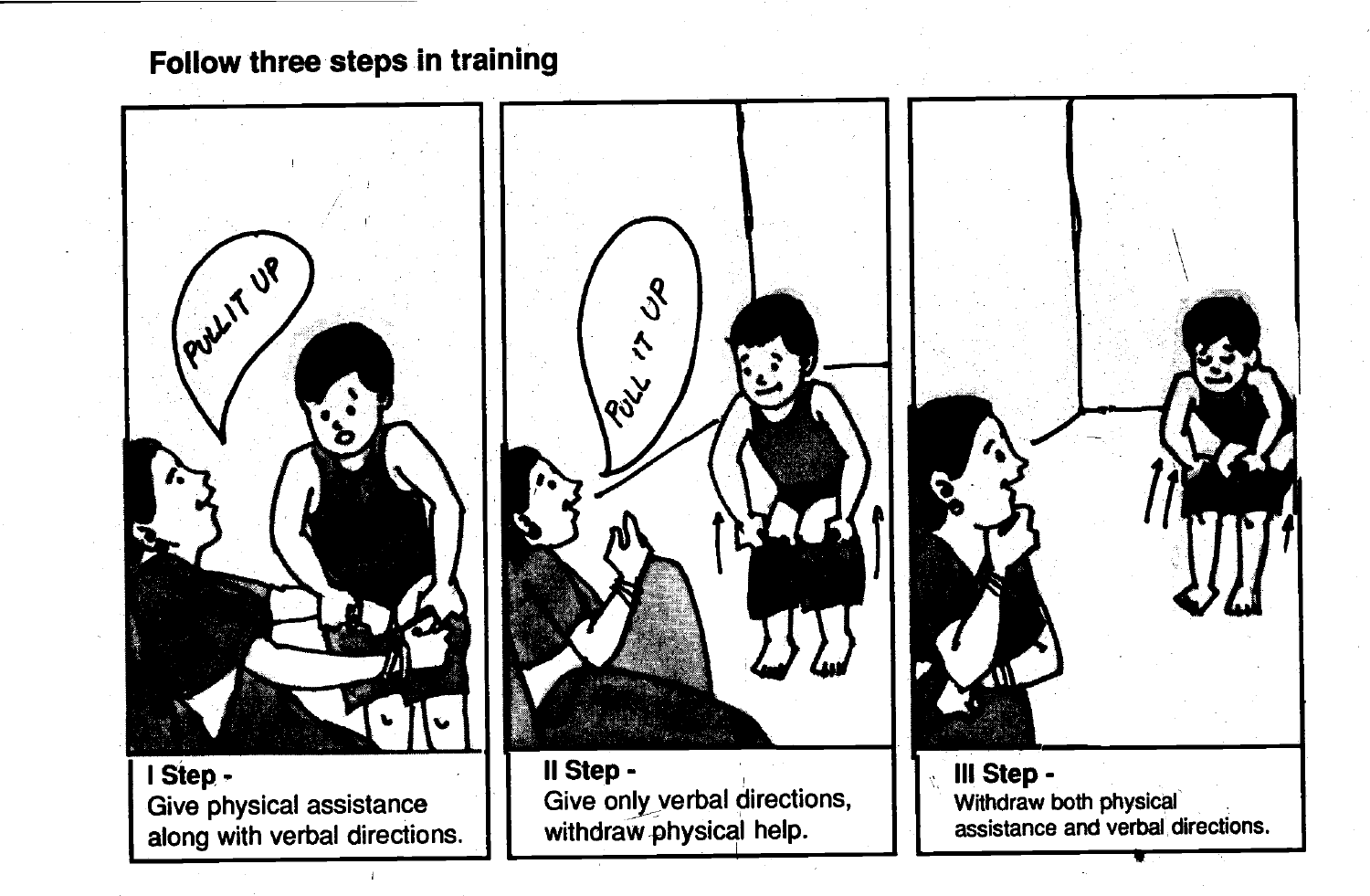

Praising the child for every good attempt is the key to success of training.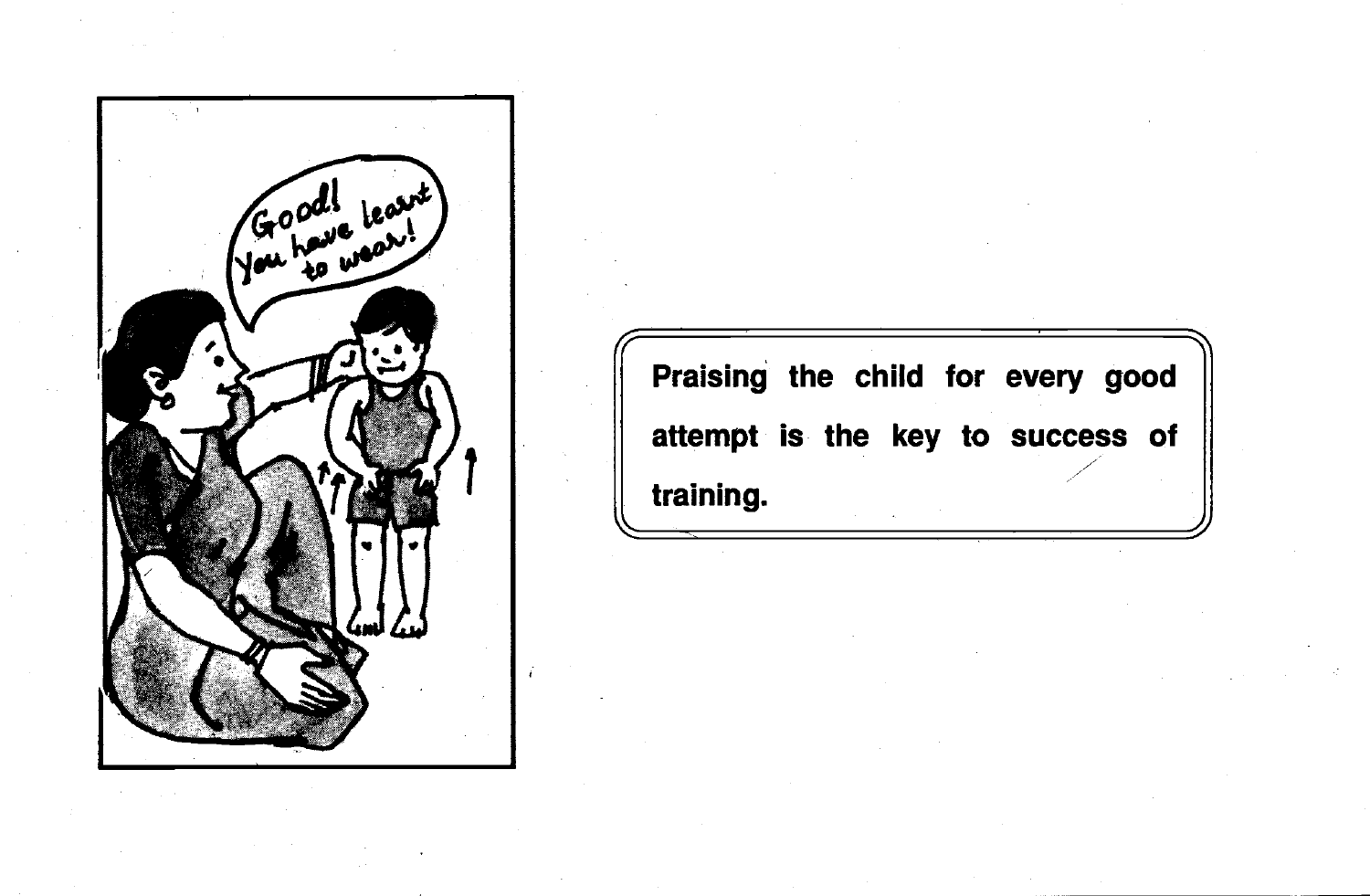#### **Contributors**

MS. (SpEd) Ph. D., D.S.Ed. M.Sc. (Child Devt) Project Coordinator **Research Assistant** 

# Jayanthi Narayan Jandhyala Shobha

#### Project Advisory Committee

Dr. V. Kumarlah Dr. D.K. Menon Associate Professor (CI. Psy.) Director, NIMH NIMHANS, Bangalore<br>Ms. V. Vimala Vice Principal **Asst.Prof. of Psychiatry, NIMH** Balavihar Training School, Madras Principal College of Education. The College of Education College College and Lect. in Speech Pathology<br>
Regional College of Education. A Audiology, NIMH Regional College of Education, Bhubaneswar. **Dr. N.K. Jangira Mrs. Reeta Peshawaria** Mrs. Reeta Peshawaria<br>
Professor (Special Education) **Mrs. Lect. in Cl. Psychology, NIMH** Professor (Special Education) NCERT, New Delhi Ms. Girija Devi Asst. Communication Devt. Officer UNICEF, Hyderabad

Dr. T. Madhavan,

Mr. T. A. Subba Rao